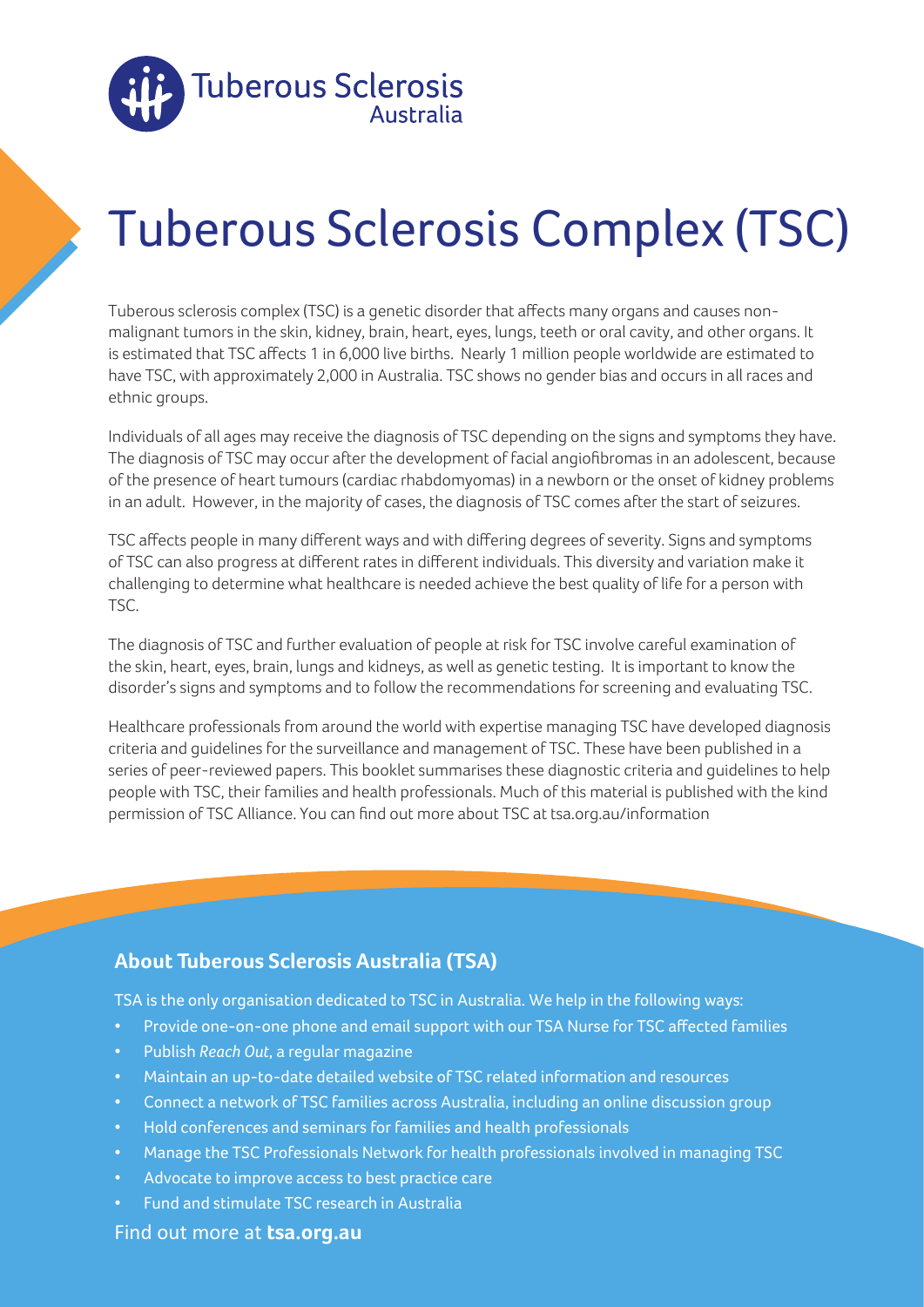## Diagnostic criteria for Tuberous Sclerosis Complex (updated 2021)

The clinical and genetics diagnostic criteria of 2021 are summarized in the table below.

| <b>Major Features</b>                                   | <b>Minor Features</b>    |
|---------------------------------------------------------|--------------------------|
| Hypomelanotic macules (≥3; at least 5mm diameter)       | "Confetti" skin lesions  |
| Angiofibroma (≥3) or fibrous cephalic plaque            | Dental enamel pits (>3)  |
| Ungual fibromas (≥2)                                    | Intraoral fibromas (>2)  |
| Shagreen patch                                          | Retinal achromatic patch |
| Multiple retinal hamartomas                             | Multiple renal cysts     |
| Multiple cortical tubers and/or radial migration lines* | Nonrenal hamartomas      |
| Subependymal nodule (≥2)                                | Sclerotic bone lesions   |
| Subependymal giant cell astrocytoma                     |                          |
| Cardiac rhabdomyoma                                     |                          |
| Lymphangioleiomyomatosis (LAM)**                        |                          |
| Angiomyolipomas (>2)**                                  |                          |
|                                                         |                          |

**Definite TSC:** 2 major features or 1 major feature with 2 minor features.

Possible TSC: either 1 major feature or >2 minor features.

\* includes tubers and cerebral white matter radial migration lines.

\*\* a combination of the 2 Major clinical features LAM and angiomyolipomas without other features does not meet criteria for a definite diagnosis.

**Genetic diagnosis:** A pathogenic variant in *TSC1* or *TSC2* is diagnostic for TSC. Most TSC-causing variants are sequence variants that clearly prevent TSC1 or TSC2 protein production. Some variants compatible with protein production (e.g., some missense changes) are well established as disease-causing. Other variant types should be considered with caution.

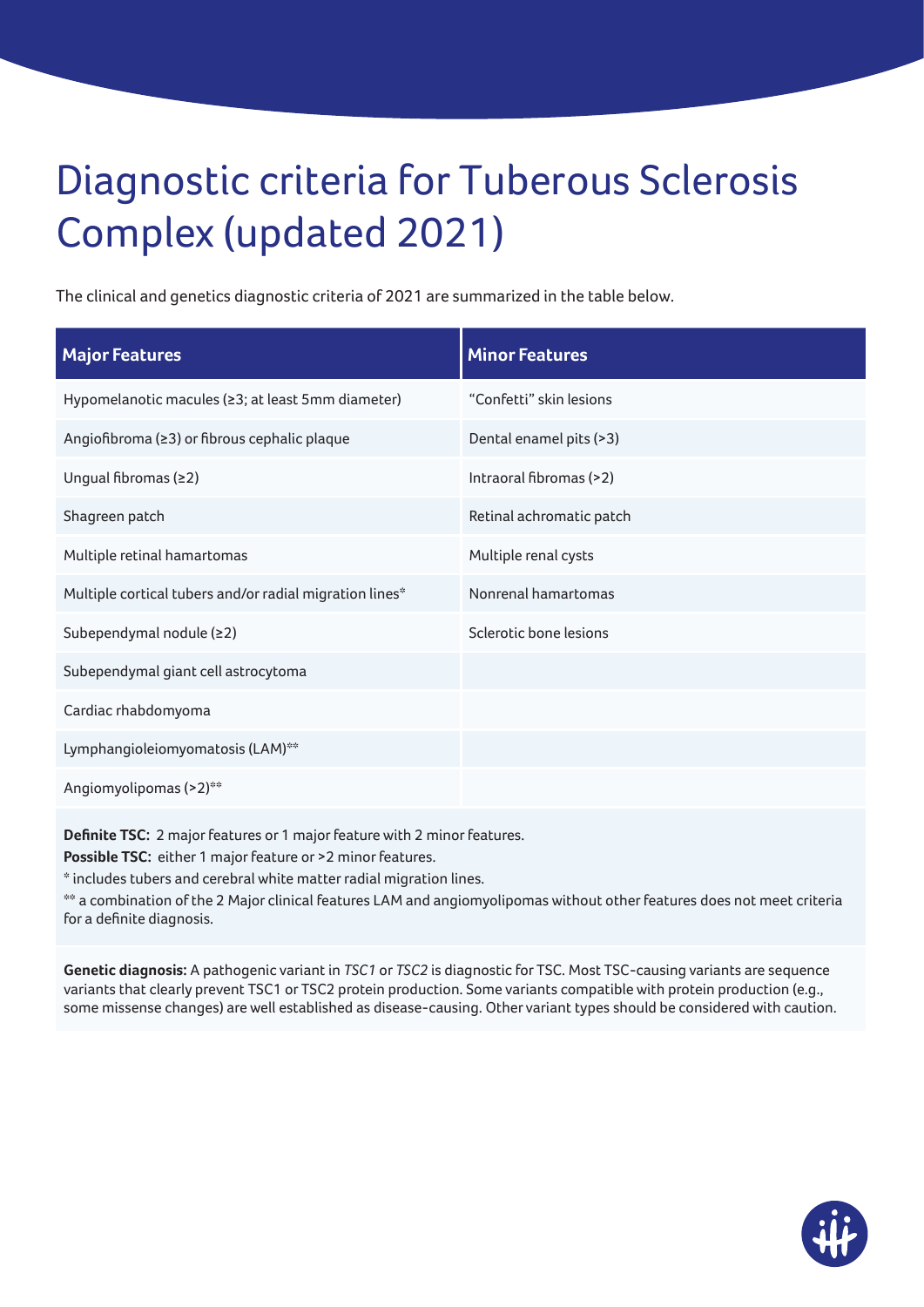## Surveillance and management guidelines for Tuberous Sclerosis Complex (updated 2021)

| <b>PROCEDURE</b>                      | <b>FOR INDIVIDUALS NEWLY DIAGNOSED OR</b><br><b>WITH SUSPECTED TSC</b> | <b>FOR INDIVIDUALS ALREADY</b><br><b>DIAGNOSED WITH TSC</b>                                                                                                    |
|---------------------------------------|------------------------------------------------------------------------|----------------------------------------------------------------------------------------------------------------------------------------------------------------|
| <b>Brain</b>                          |                                                                        |                                                                                                                                                                |
| Brain MRI with and without gadolinium | Yes                                                                    | Every 1-3 years up to age 25;<br>periodically as adults if SEGAs present<br>in childhood                                                                       |
| Electroencephalogram (EEG)            | Yes; if abnormal, follow-up with 24-<br>hour video EEG                 | Routine EEG determined by clinical<br>need; video EEG when seizure<br>occurrence is unclear or when<br>unexplained behavioral or neurological<br>changes occur |
| <b>TAND checklist</b>                 | Yes                                                                    | At least annually at each clinical visit                                                                                                                       |
| Comprehensive evaluation for TAND     | If warranted by TAND checklist analysis                                | At key development time points (years):<br>0-3, 3-6, 6-9, 12-16, 28-35, and as<br>needed thereafter                                                            |
| Counsel parents of infants            | Educate parents to recognize infantile<br>spasms*                      | Not applicable                                                                                                                                                 |



#### **Skin, Eyes, Teeth**

| Complete eye exam with dilated<br>fundoscopy | Yes               | Annually if lesions or symptoms<br>identified at baseline |
|----------------------------------------------|-------------------|-----------------------------------------------------------|
| Detailed skin exam                           | Yes               | Annually                                                  |
| Detailed dental exam                         | Yes               | Every 6 months                                            |
| Panoramic radiographs of teeth               | If age 7 or older | At age 7 if not done previously                           |

### **Heart**

| Fetal echocardiography      | only if rhabdomyomas identified by<br>prenatal ultrasound | Not applicable                                                                                                    |
|-----------------------------|-----------------------------------------------------------|-------------------------------------------------------------------------------------------------------------------|
| Echocardiogram              | Yes in children, especially if younger<br>than 3 years    | Every 1-3 years if rhabdomyoma<br>present in asymptomatic children; more<br>frequently in symptomatic individuals |
| Electrocardiogram (ECG/EKG) | Yes                                                       | Every 3-5 years; more frequently if<br>symptomatic                                                                |